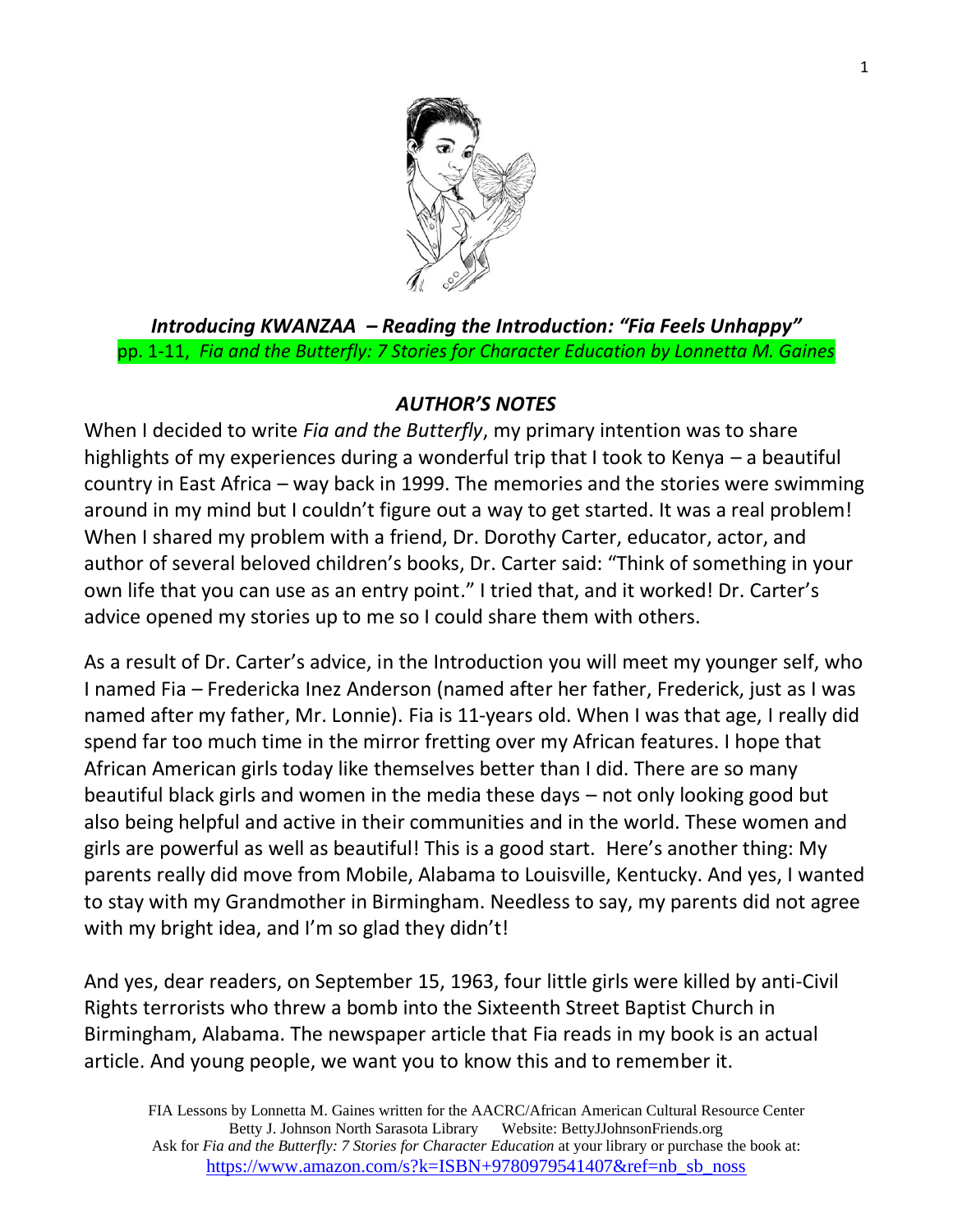The setting for *Fia and the Butterfly* is 1963, during those turbulent times. And Fia is living during these times, experiencing both her personal life with its problems and the life of her community and the country with its problems – just like you are today. We are hoping that you can relate to Fia and reflect on your own lives, and learn to value and to think more clearly about your experiences.

#### *pp 7-9, Fia and the Butterfly: 7 Stories for Character Education by Lonnetta M. Gaines*

In this second part of the Introduction, the Fantasy begins and I become a storyteller. No, I didn't really slip on the ice after school one day the way Fia did. And no, I didn't lie there unconscious on the cold sidewalk. And no, I didn't have a dream about a Storytelling Butterfly named Nana Bea. That's where the story begins – in my imagination, where Fia is sitting on a cloud which is floating over the beautiful country of Kenya. Fia is listening to Nana Bea, who is telling Fia stories that help her to think in different ways about her life.

And, dear readers, there's truth in these stories, even the Fantasy parts. There really is an African American Cultural Celebration called *KWANZAA*, and as Nana Bea teaches, there really are Seven Principles of *KWANZAA*, the *Nguzo Saba*. The language of *KWANZAA* is *Kiswahili*, a language frequently spoken in Kenya. So, in the world of *Fia and the Butterfly*, reality and Fantasy intermix, and it will be up to you to read, enjoy, and tell the difference. And that's another benefit you will receive from reading my book and participating in these activities – you will learn to think more critically – a skill that will last you a lifetime!

### Introducing *KWANZAA* Activity – *Nguzo Saba* Word Search

Learn more about *KWANZAA* on pages 121 and 122 in *Fia and the Butterfly*, and complete the Word Search to review the seven *KWANZAA* words in *Kiswahili*.

- *1. UMOJA -* Unity
- *2. KUJICHAGULIA –* Self-Determination
- *3. UJIMA –* Collective Work & Responsibility
- *4. UJAMAA –* Cooperative Economics
- *5. NIA –* Purpose
- *6. KUUMBA –* Creativity
- *7. IMANI -* Faith

#### *Extra Credit (smile). Answer the twelve questions at the end of the story (pp 10 & 11).*

FIA Lessons by Lonnetta M. Gaines written for the AACRC/African American Cultural Resource Center Betty J. Johnson North Sarasota Library Website: BettyJJohnsonFriends.org Ask for *Fia and the Butterfly: 7 Stories for Character Education* at your library or purchase the book at: [https://www.amazon.com/s?k=ISBN+9780979541407&ref=nb\\_sb\\_noss](https://www.amazon.com/s?k=ISBN+9780979541407&ref=nb_sb_noss)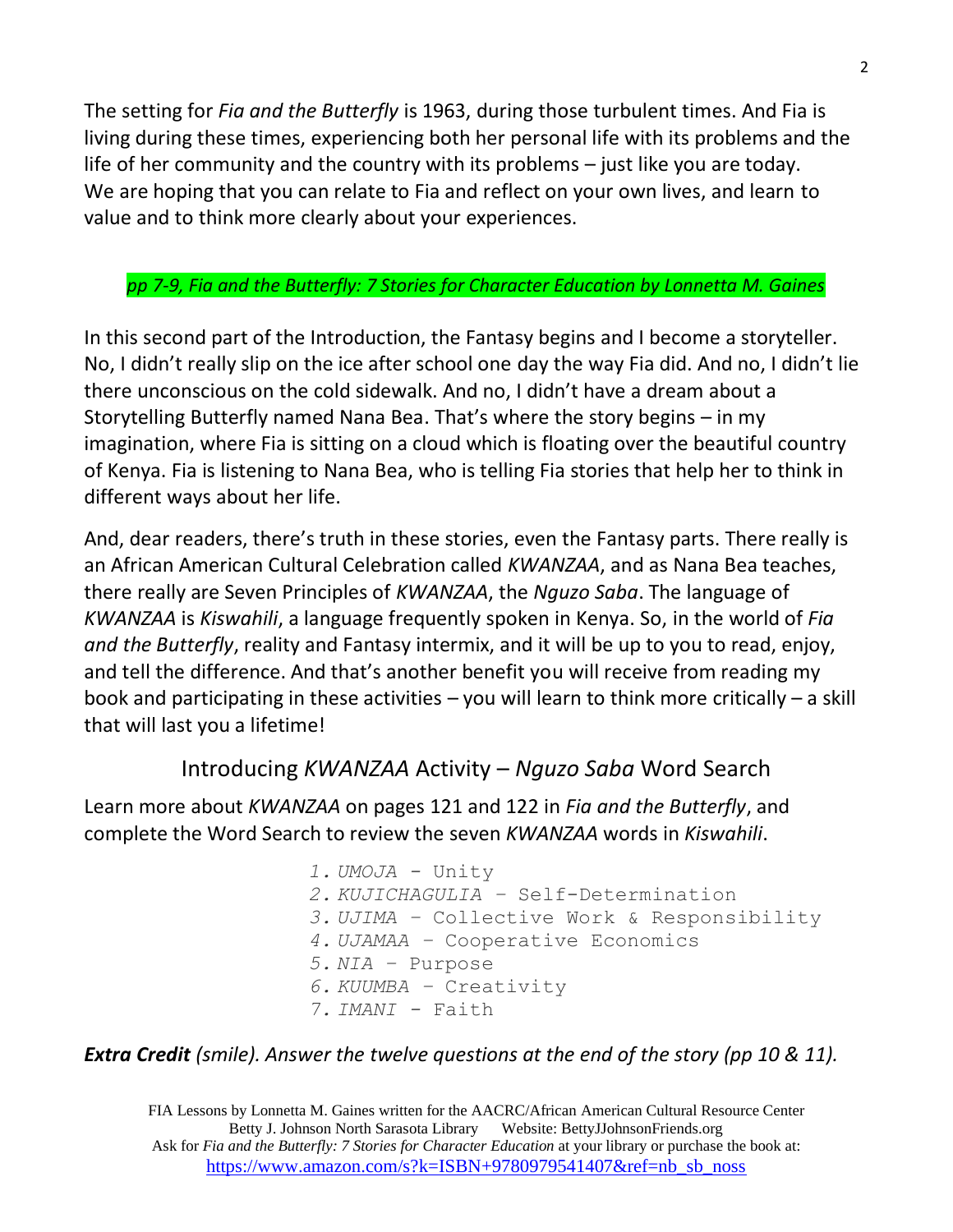

**Name: \_\_\_\_\_\_\_\_\_\_\_\_\_\_\_\_\_\_\_\_\_\_\_\_\_\_\_\_\_\_Date:\_\_\_\_\_\_\_\_\_\_\_**

## *Introducing KWANZAA Activity – Nguzo Saba* **Word Search**

W V C V A A M A J U G K P I A X A I M A N I E Q A U R J Q J P K B I A U D X J J E A Q L O N L E M R J L R I W F F A Y M I Q I S U X R C G A O G F K U Z J L P M U H G N M E D J A B U C B J X A K I H I I K X N Y U D R B G W X B J X A C Q M J P O M U H J Y P H P X E R L R W T L X J B S R M Q F Q F W U M I J Q A J D Y H F W M T T W A U F K W F W W L P Q K W T E X Z P D T Q I H M A T L W P E D H Z D X I J V N N W L V N I V M J M N E C A Y Z O F W A M

*Nguzo Saba* means Seven Principles in *KiSwahili*. The Seven Principles of *KWANZAA*, an African-American Cultural Holiday, are values that we can use to guide our lives – not just during *KWANZAA* but every day! Find and circle the Seven Principles below in the Word Search Puzzle.

> 1. UMOJA 2. KUJICHAGULIA 3. UJIMA 4. UJAMAA 5. NIA 6. KUUMBA 7. IMANI

Created by [Puzzlemaker](http://puzzlemaker.discoveryeducation.com/) at DiscoveryEducation.com

FIA Lessons by Lonnetta M. Gaines written for the AACRC/African American Cultural Resource Center Betty J. Johnson North Sarasota Library Website: BettyJJohnsonFriends.org Ask for *Fia and the Butterfly: 7 Stories for Character Education* at your library or purchase the book at: [https://www.amazon.com/s?k=ISBN+9780979541407&ref=nb\\_sb\\_noss](https://www.amazon.com/s?k=ISBN+9780979541407&ref=nb_sb_noss)